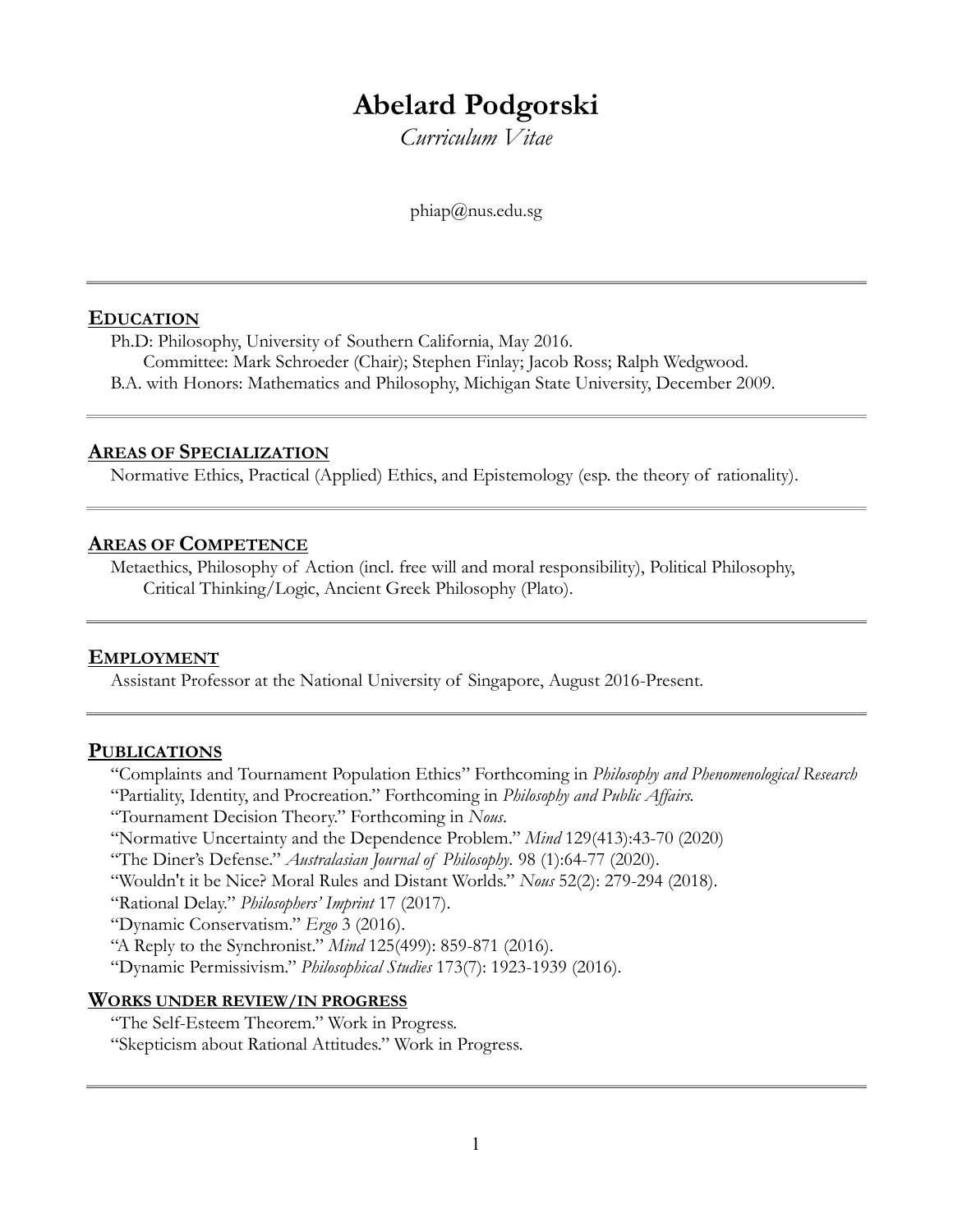# **BOOK REVIEWS**

Review of *Reasons Without Persons* by Brian Hedden. *Utilitas* 29 (2): 253-256. (2017)

# **CONFERENCES, TALKS, AND PANELS**

| <b>REFEREED PAPER PRESENTATIONS</b>                                                                   |
|-------------------------------------------------------------------------------------------------------|
| "The Self-Esteem Theorem." Formal Ethics Workshop, June 2019.                                         |
| "Partiality, Identity, and Procreation." Pacific Division APA, April 2019.                            |
| "Dynamic Conservatism." Pacific Division APA, April 2015.                                             |
| "The Many Molyneux Questions and the Geometry of the Senses." Northern Illinois University            |
| Graduate Conference. April 2013.                                                                      |
| <b>INVITED TALKS AND COMMENTARY</b>                                                                   |
| "Skepticism about Rational Attitudes." Normativity in Philosophy Workshop, Seoul National University, |
| February 2020.                                                                                        |
| "Partiality, Identity, and Procreation" Wuhan University. October 2018.                               |
| Panelist for "A Critical Assessment of Determinism in Physics and Biology." Workshop hosted by the    |
| National University of Singapore University Scholars Program. May 2018.                               |
| "The Diner's Defense." Nanyang Technological University. March 2018.                                  |
| "Skepticism about Propositional and Doxastic Justification." National University of Singapore         |
| Epistemology Workshop. March 2018.                                                                    |
| Comments on Jennifer Carr, "Don't Stop Believing." Conference on Belief, Rationality, and Action over |
| Time. Madison, Wisconsin, September 2015.                                                             |
| Panelist on "Quarantine: Balancing Human Rights with Medical Best Interests."                         |
| Held by the Zygo series on ethics and medicine. University of Southern California, January 2015.      |
| "The Objectivity of Morality." USC Philosophy Club, September 2013.                                   |
| "Issues in Disagreement." USC Philosophy Club, November 2011.                                         |
|                                                                                                       |

## **HONORS, AWARDS, AND FELLOWSHIPS**

Presidential Young Professorship, NUS Promising Young Researcher Award, 2020 Faculty Fellowship, Centre for Ethics and Public Affairs, Murphy Fellowship, 2020-2021. ODPR Grant for Research Excellence, NUS 2019-2020. USC Endowed Fellowship, 2015-2016 USC Provost Fellowship, 2010-2015. MSU Board of Trustees Award, 2009. Lewis K. Zerby Award for best undergraduate essay, 2008. MSU Alumni Distinguished Scholar Award, 2006-2009.

## **REFEREEING**

Journal Refereeing: Mind, Nous, Philosophy and Phenomenological Research (x3). Pacific Philosophical Quarterly (x2), Dialectica (x2), Episteme.

Conference Refereeing: USC/UCLA Annual Graduate Conference (x2).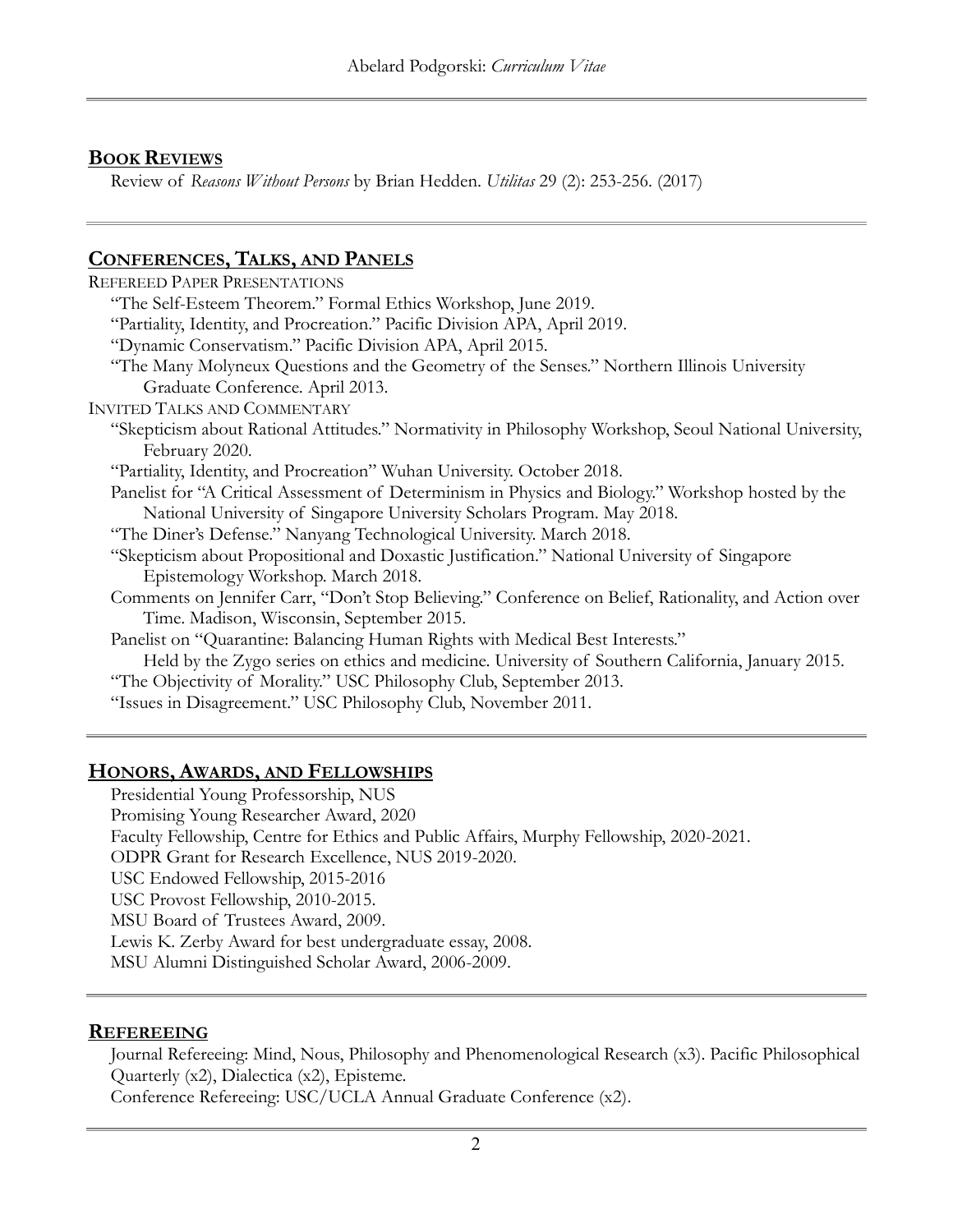## **TEACHING EXPERIENCE**

COURSES TAUGHT AS PRIMARY INSTRUCTOR 2101P: *Introduction to Philosophy, Politics, and Economics*: Spring 2019 4203: *Issues in Moral Philosophy* (Population Ethics): Spring 2018 4215: *Free Will and Moral Responsibility*: Fall 2017 2203: *Major Moral Philosophers:* Fall 2017 3230: *Normative Ethical Theory:* Spring 2017 2208: *Applied Ethics:* Spring 2017, Spring 2018, Spring 2019 2222: *Plato and Socrates:* Fall 2016, Fall 2019 COURSES TAUGHT AS TEACHING ASSISTANT 141: *The Professions and the Public Interest in American Life* Spring 2015: Instructor: Anthony Kammas 140: *Contemporary Moral and Social Issues* Fall 2013: Instructor: Jacob Ross 115: *Ancient Greek Culture and Society* Spring 2013: Instructor: Frank Lewis 285: *Knowledge, Explanation, and the Cosmos* Fall 2012: Instructor: Shieva Kleinschmidt 140: *Contemporary Moral and Social Issues* Spring 2012: Instructor: Robin Jeshion 285: *Knowledge, Explanation, and the Cosmos* Fall 2011: Instructor: Jacob Ross

#### **REFERENCES**

Mark Schroeder USC School of Philosophy 3709 Trousdale Parkway Los Angeles, CA 90089 maschroe@usc.edu

Stephen Finlay USC School of Philosophy 3709 Trousdale Parkway Los Angeles, CA 90089 finlay@usc.edu

Shieva Kleinschmidt USC School of Philosophy 3709 Trousdale Parkway Los Angeles, CA 90089 kleinsch@usc.edu

Jacob Ross USC School of Philosophy 3709 Trousdale Parkway Los Angeles, CA 90089 jacobmro@usc.edu

Ralph Wedgwood USC School of Philosophy 3709 Trousdale Parkway Los Angeles, CA 90089 wedgwood@usc.edu

Michael Titelbaum University of Wisconsin-Madison 5185 Helen C. White Hall Madison, WI 53706 titelbaum@gmail.com